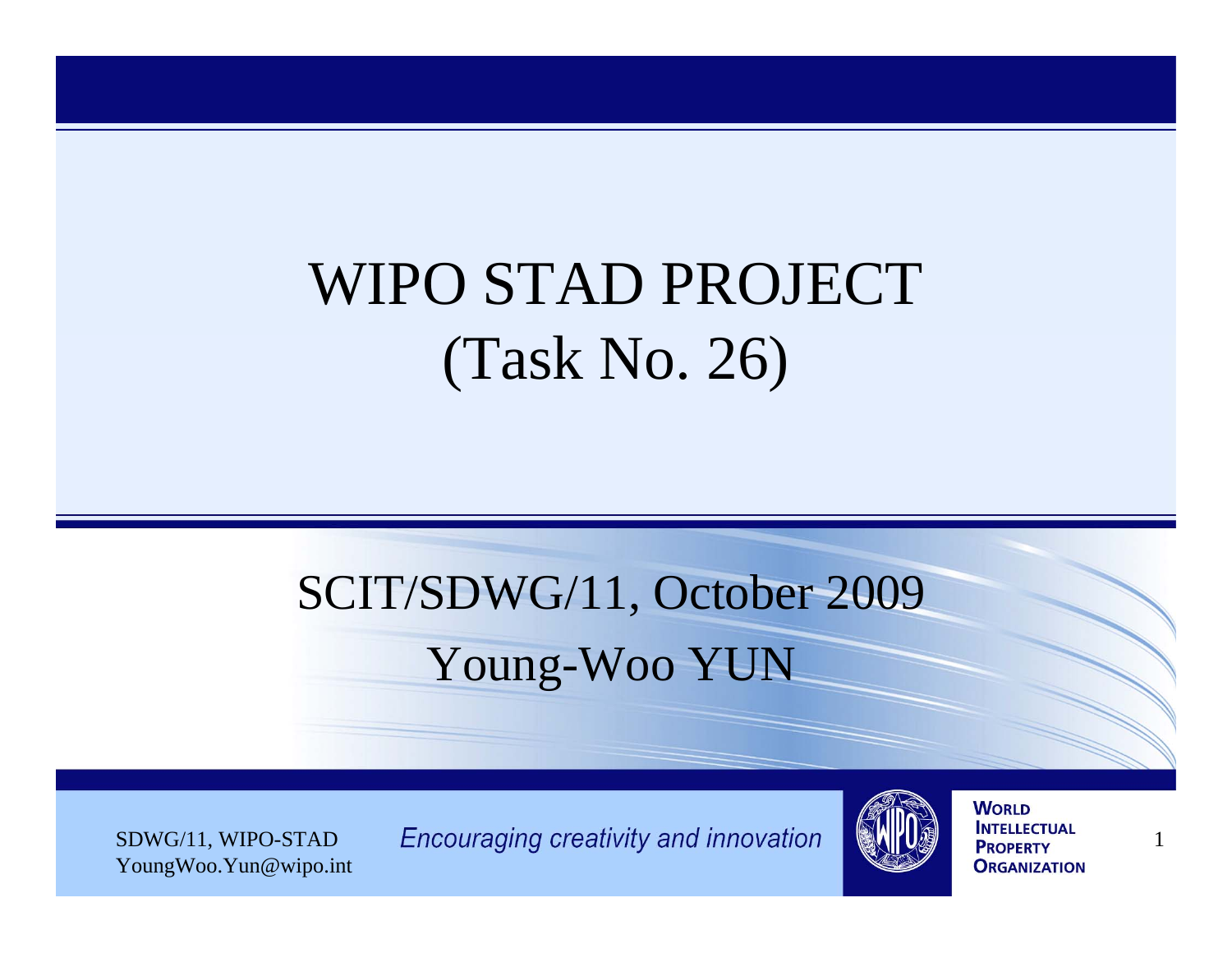## Contents

- Background
- Project Objectives
- Purpose of Presentation
- Investment and Achievement
- Main Features
- Workflow
- Demonstration
- Project Plan

SDWG/11, WIPO-STAD 2 YoungWoo.Yun@wipo.int

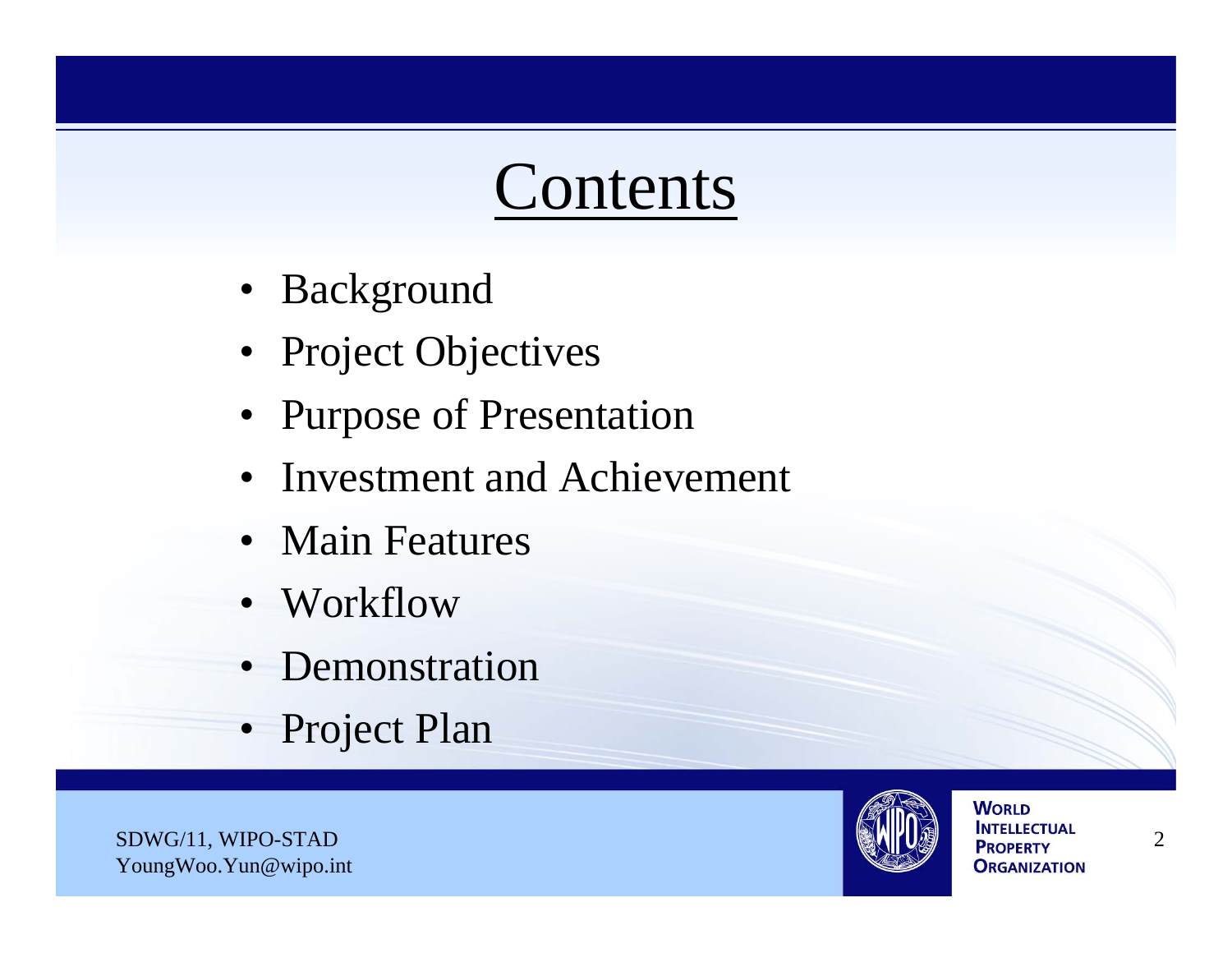# Background (1/2)

- SDWG/4, Jan. 2004
	- Created the Renewal of the WIPO Handbook T.F. under Task No. 26 to prepare a two-fold proposal:
		- 1. to renew the contents of the WIPO Handbook; and
		- 2. to revise its publication and maintenance procedures
- SDWG/5, Nov. 2004
	- Adopted a proposal for renewal of the contents of the WIPO Handbook prepared by the TF
		- A description of the content of each section of the WIPO Handbook along with re-arrangement: updating, removing or moving sections
		- A proposal for paragraph numbering, the naming of attachments and the grouping of standards

SDWG/11, WIPO-STAD 3 YoungWoo.Yun@wipo.int

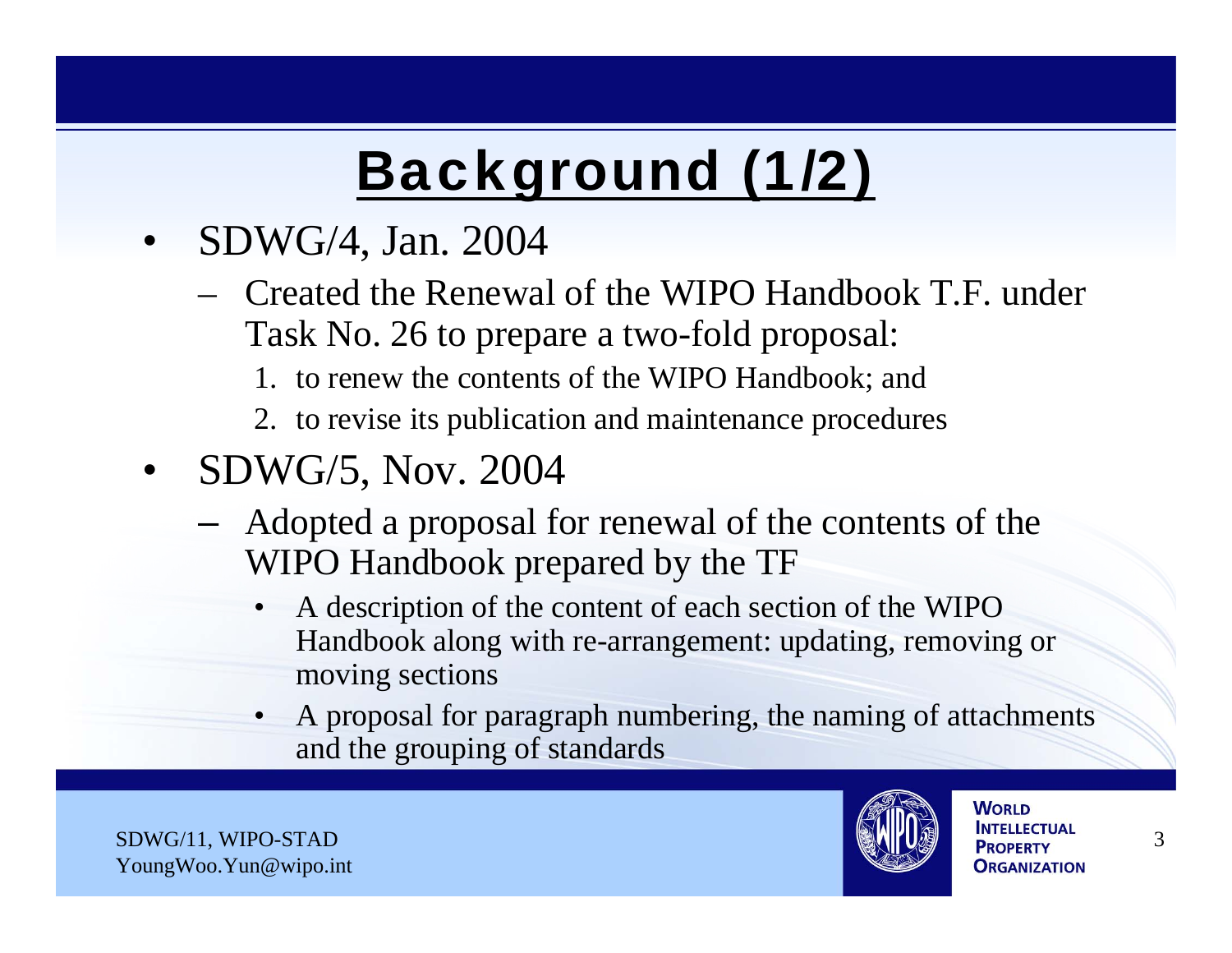## Background (2/2)

- SDWG/6, Aug. 2005
	- Adopted a technical proposal to develop an information system of the WIPO Handbook
		- Create database to store and manage the contents of the WIPO handbook with focus on WIPO Standards (Part 3) and Examples and IPO Practices (Part 7).
		- Develop a web interface, free of charge to users and accessible on the WIPO Official website.
		- Adopt a workflow to allow for greater flexibility to IPO for updating their survey information
- SDWG/10, Nov. 2008
	- The IB reported the working progress on the user requirements for a new management system for the WIPO Handbook

SDWG/11, WIPO-STAD 4 YoungWoo.Yun@wipo.int

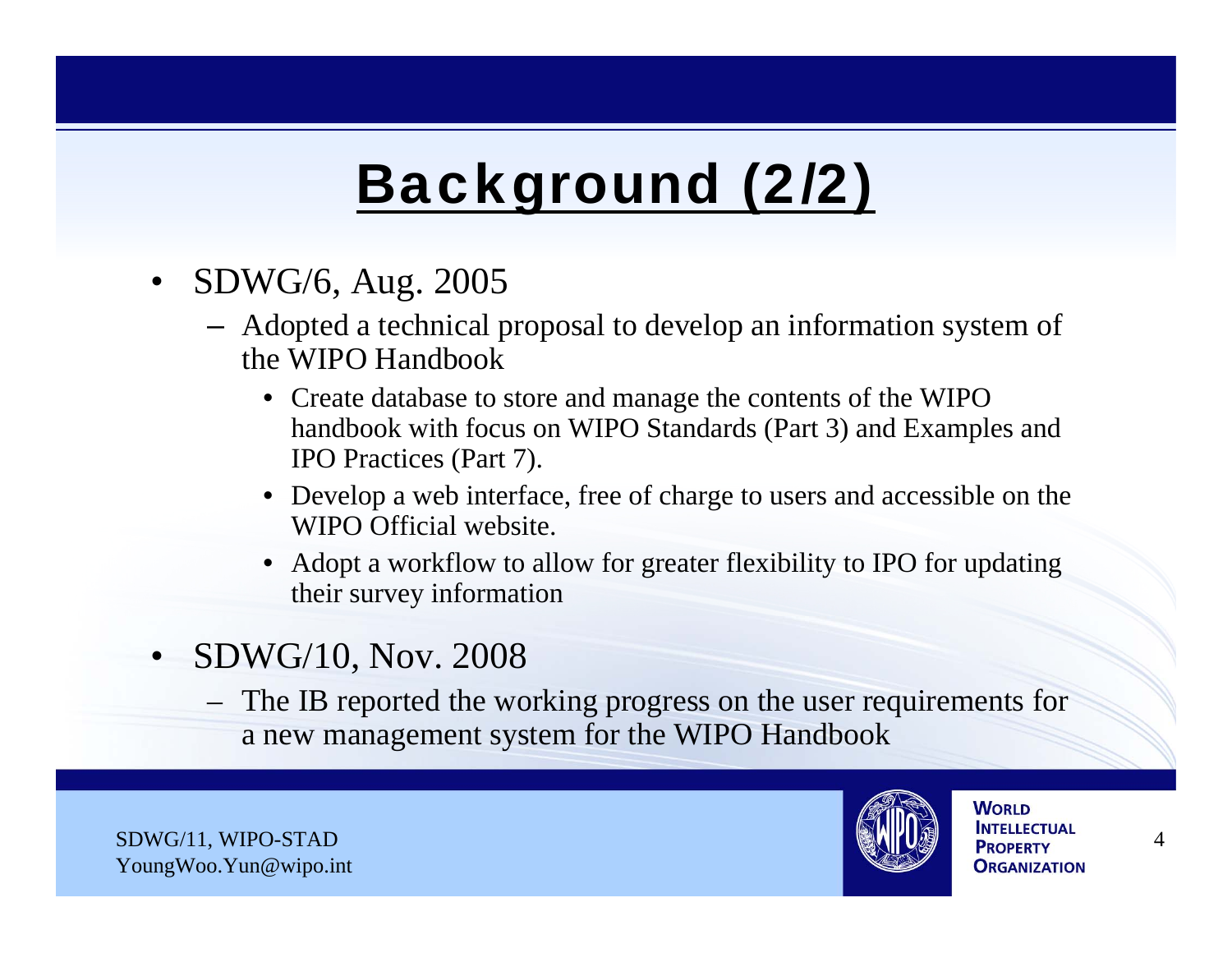# Project Objectives

- Meet the requests made by the SDWG
- Enhance data reusability by storing data in a database in XML format
- Effective access to targeted information and possibility to display and save retrieved information via advanced search
- Facilitate preparation, publication, and maintenance of WIPO Standards and IPO's Practices via automated workflow and collaborative editing
- Further promote the use of WIPO Standards and IPO's practices
- Improve the accessibility for the disabled

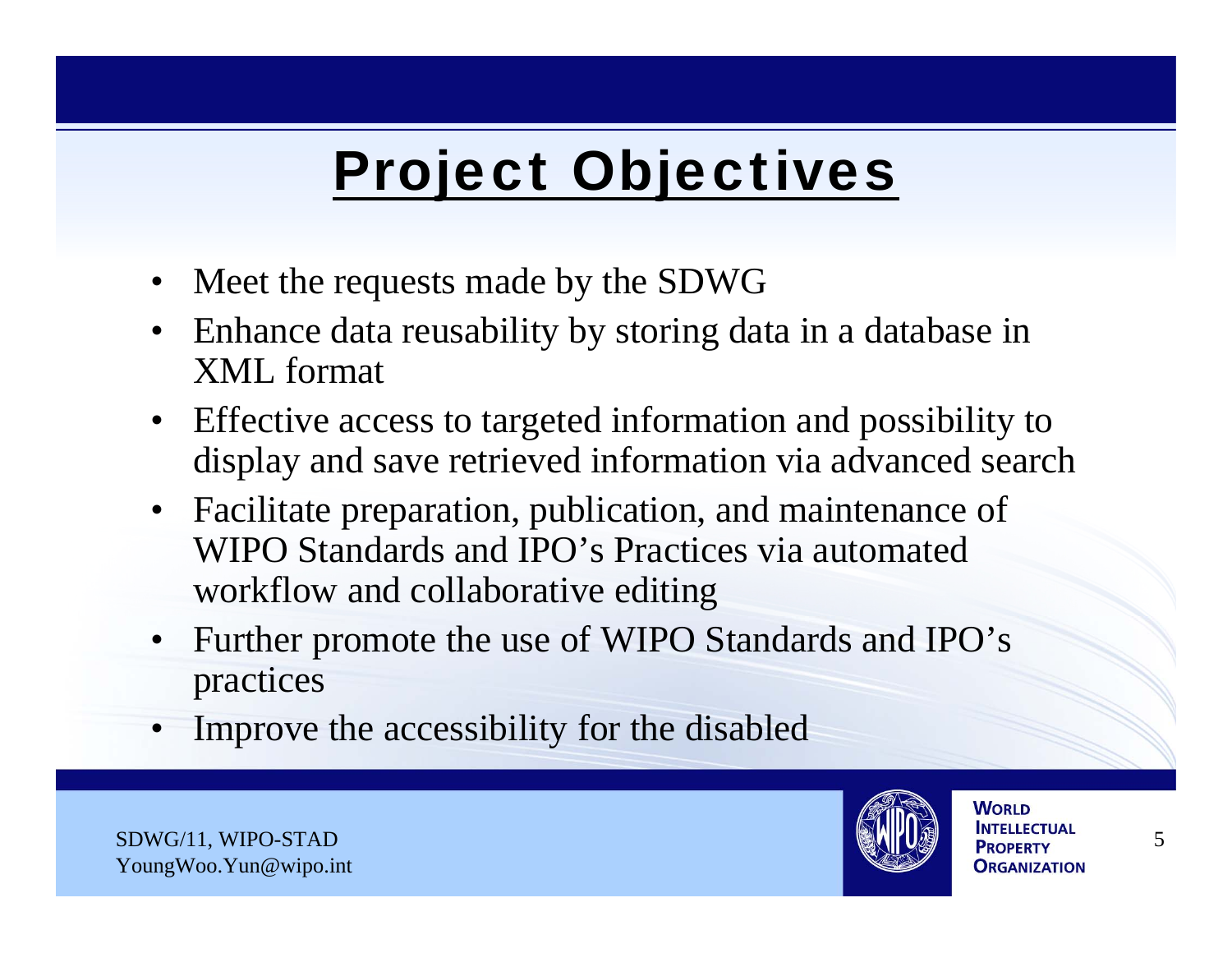### Purpose of Presentation

- Provide the first progress report on this project to the SDWG
- Seek comments from the SDWG
- Share a milestone of this project
	- What we've done
	- What we will do

SDWG/11, WIPO-STAD 6 YoungWoo.Yun@wipo.int

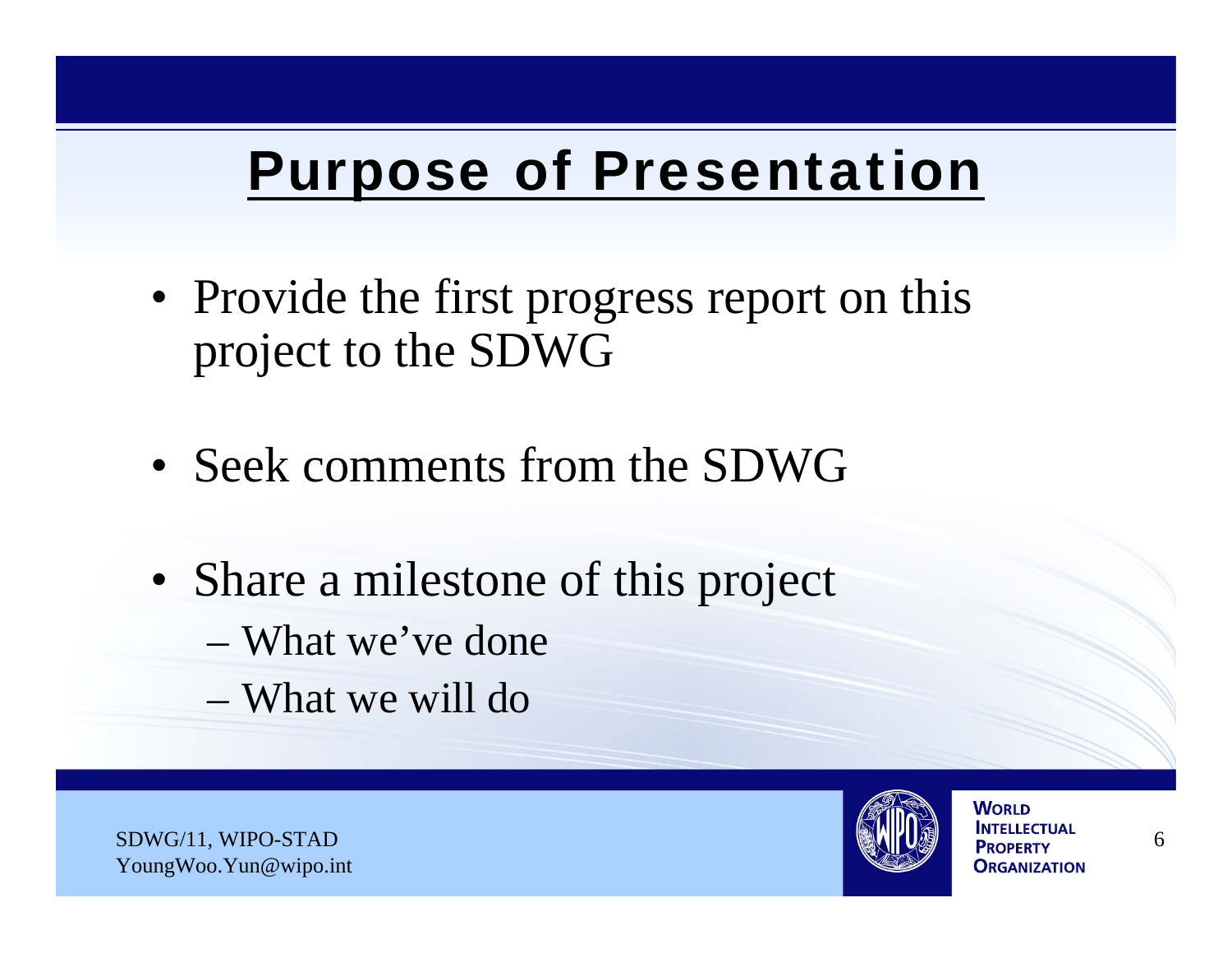#### Investment & Achievement

- Launched the project in Nov. 2008 after the SDWG/10
	- Named the project: WIPO STAD (STandards Administration Database)
	- Established Project Team: composed of eight members including a developer, headed by Mr. Yo Takagi
- Chose Prince 2 as a project management methodology
- Prepared User Requirements implementing the technical proposal agreed by the SDWG
- Implemented the key functions regarding WIPO Standards (Part 3)
- Invested around KCHF150 by the end of Oct. 2009 and, in addition, around 20% of seven WIPO staff's working time since Nov. 2008

SDWG/11, WIPO-STAD 7 YoungWoo.Yun@wipo.int

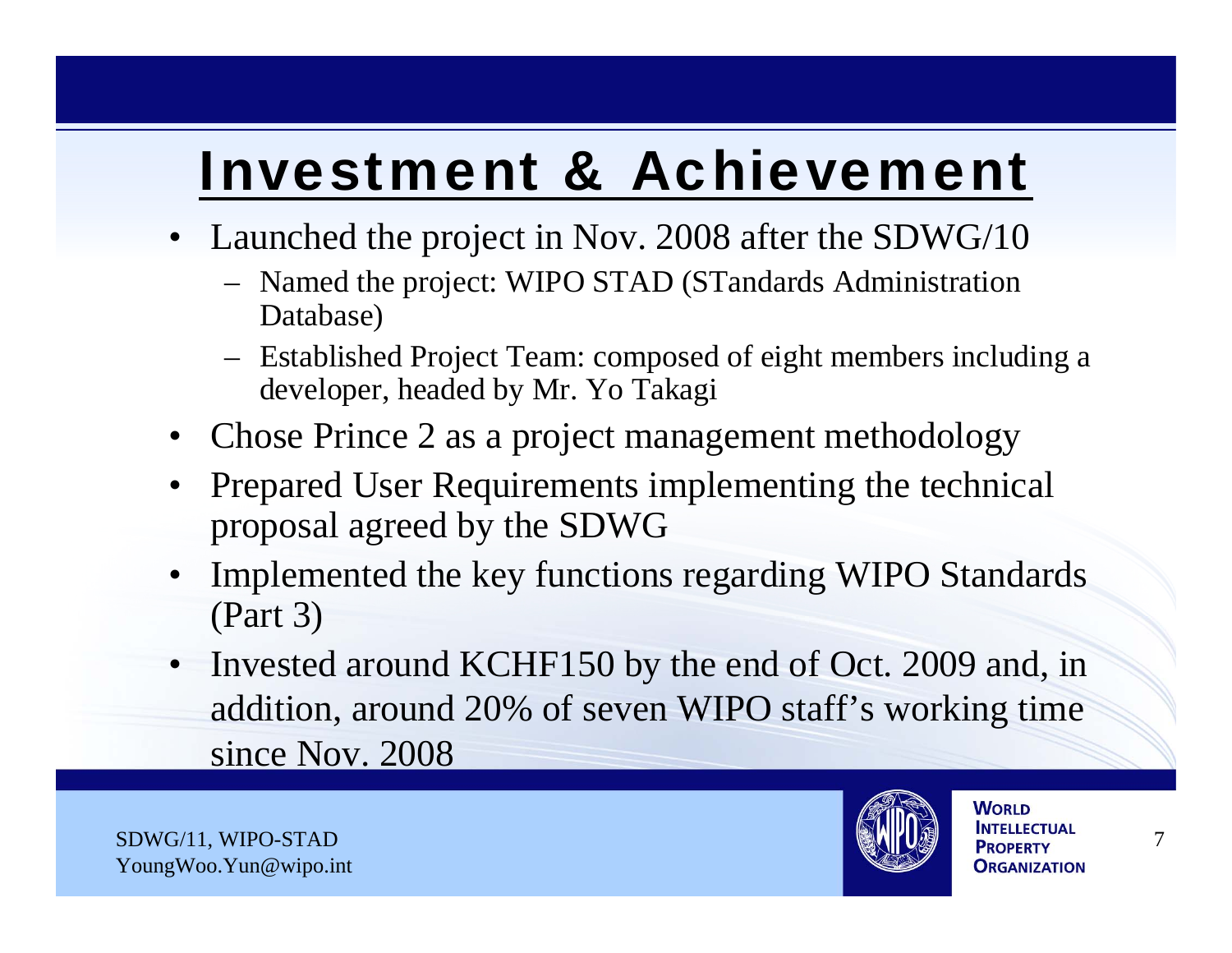## Main Features (Part 3 only)

- Public area and restricted area
	- Task Force members are only allowed to view and edit a draft WIPO Standard in the restricted area
- Web Interface
	- Support most popular web browsers, i.e., IE, FireFox
- Search that actually works
	- Keyword-based web search returns fast and accurate results with the highlighted keyword or phrase like Google Search
- Tracked Changes between two different versions of the same standard
- Workflow automation to facilitate maintenance of WIPO Standards e.g., preparation, publication procedure
- Online Collaboration for creating or revising WIPO Standards

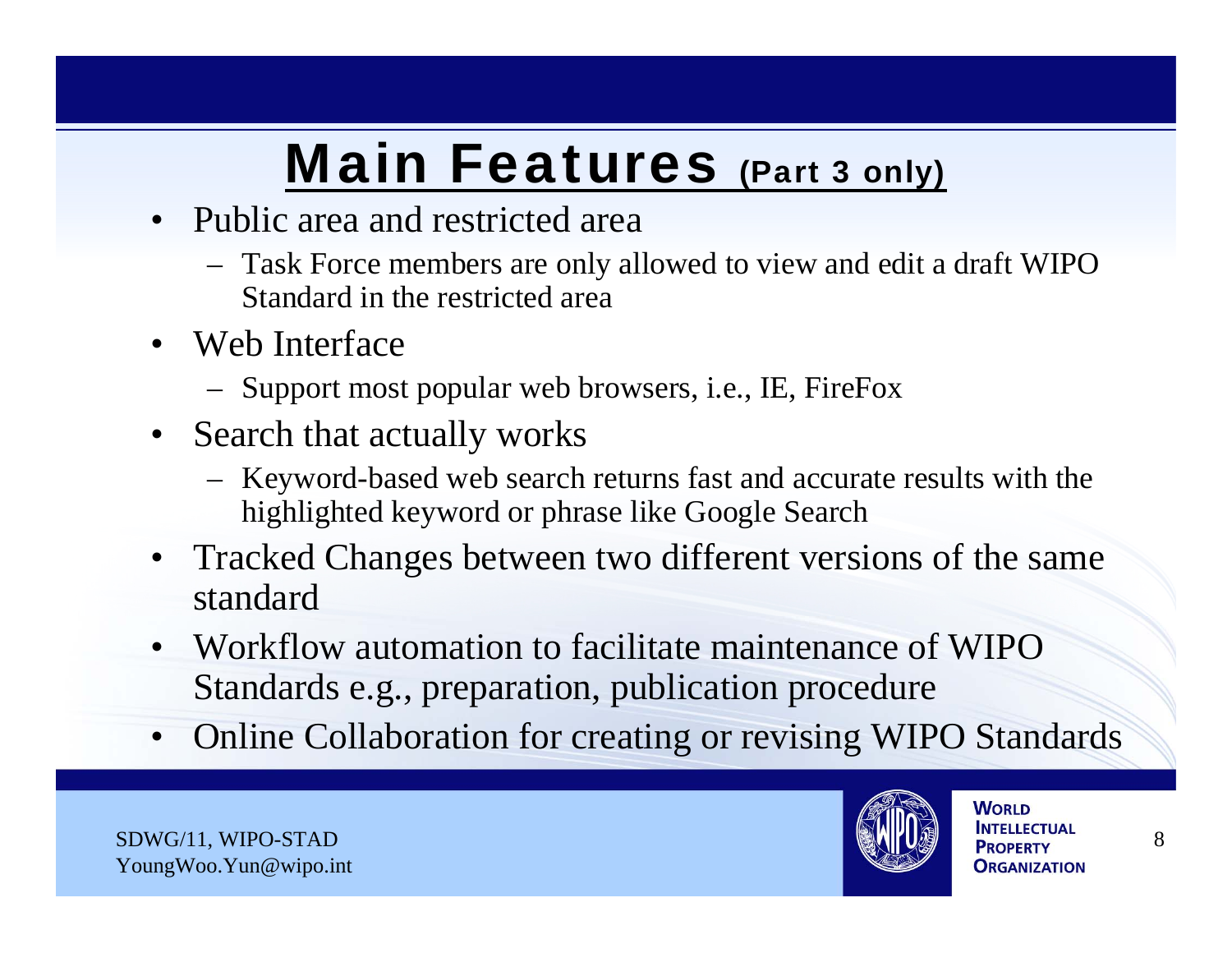#### Workflow for Part 3



SDWG/11, WIPO-STAD 9 YoungWoo.Yun@wipo.int

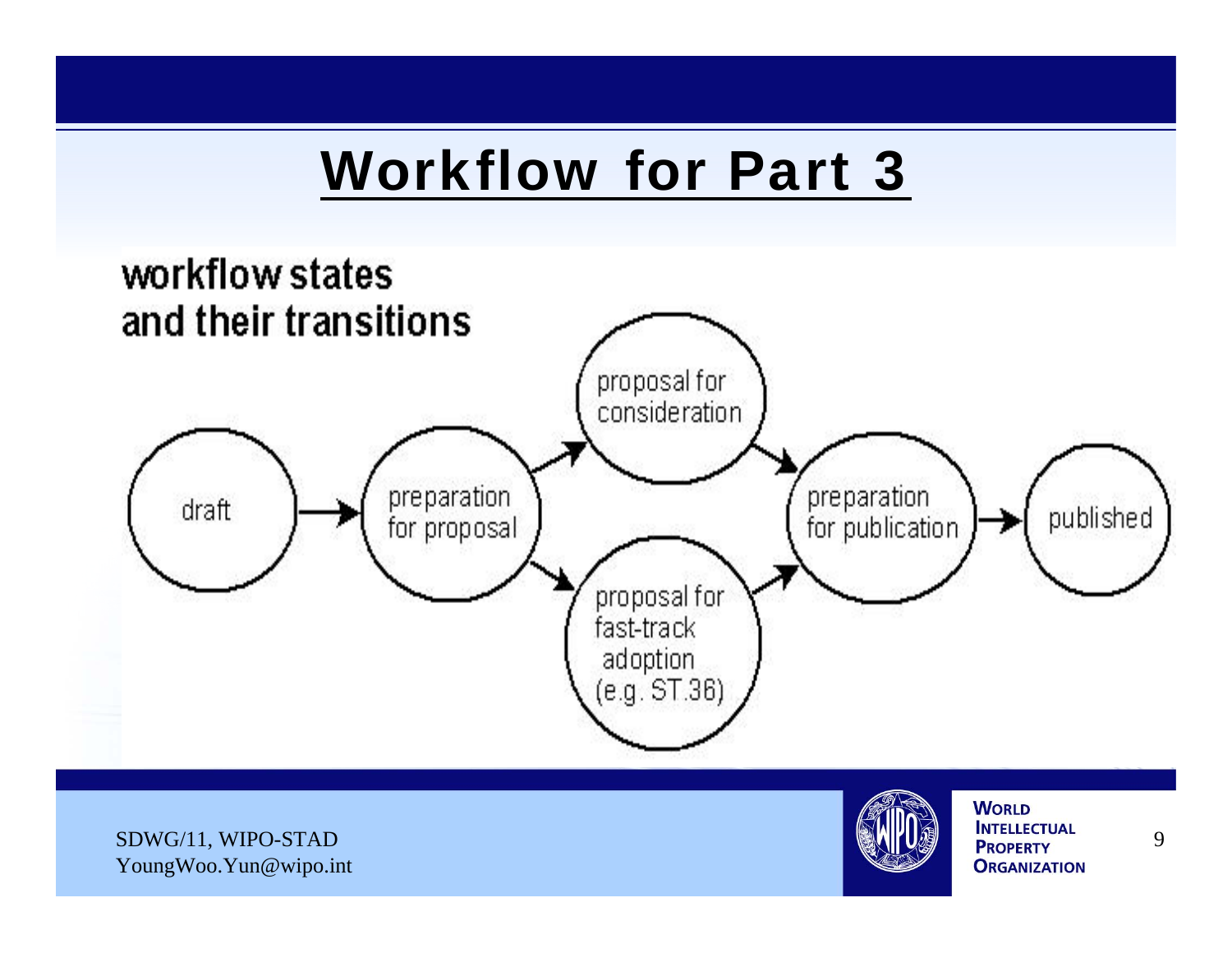## Demonstration

#### Part 3 (WIPO Standards only)

- *< STAD Features in Public Area>*
- Browse and Tracked Changes
	- Browse STAD Homepage: show list of standards, open ST.1 in three languages
	- Tracked Changes: compare two versions of same standard (e.g., ST.9)
- Search
	- Simple Search: e.g., Boolean search (xml AND patent)
	- Advanced Search: phrase search (e.g., «numbering of applications»)
	- View search results highlighted
- *< STAD Features in Restricted Area>*
- Login/logout
	- Individual accounts: TF members, Publication Admin (the IB)
- Collaborative Works
	- Revise a existing standards (ST.10/C) or create a new standard (e.g., ST.67)

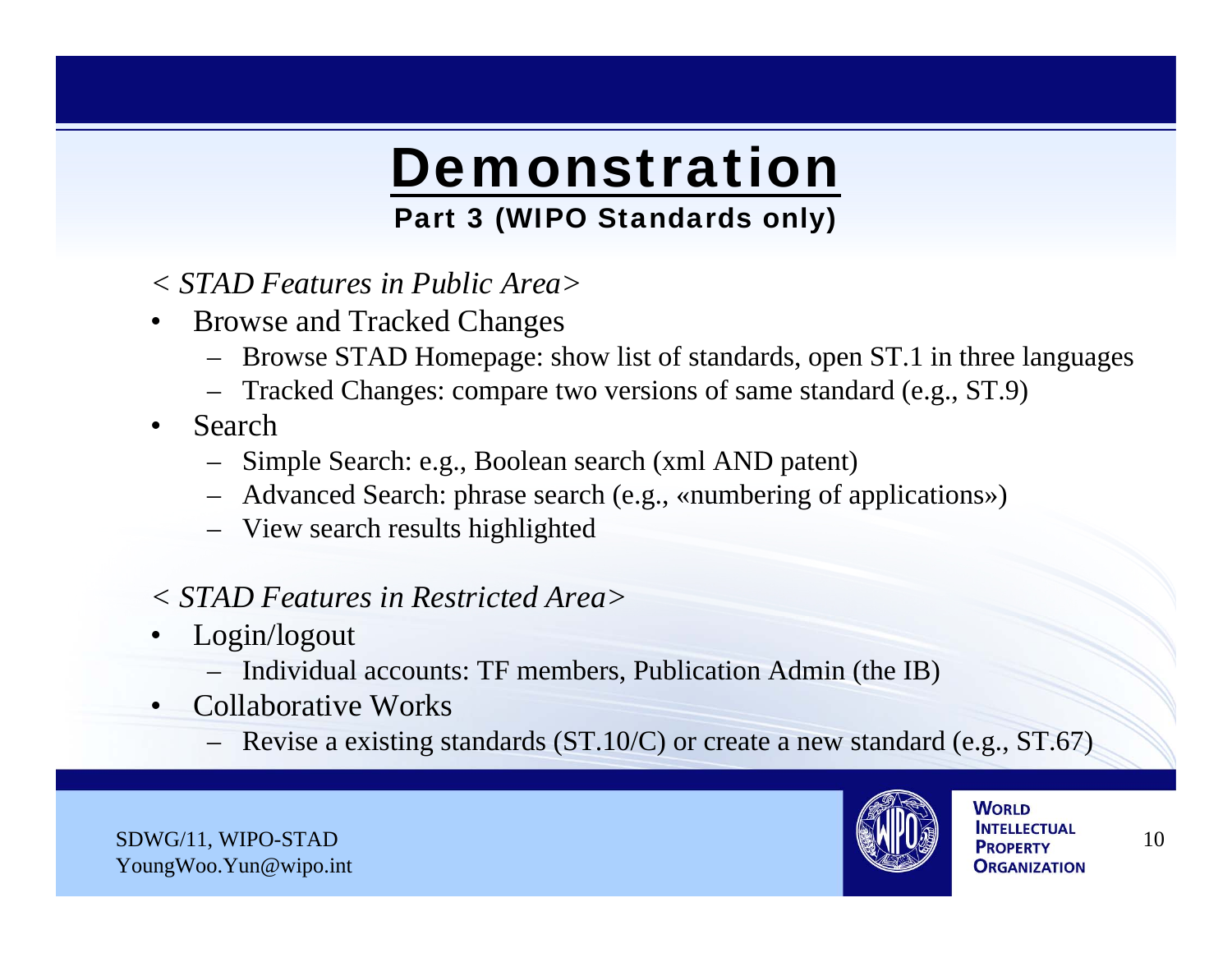## Project Plan

(Nov. 2009 to 4Q of 2010)

- Fine-tuning the remaining features regarding WIPO Standards (Part3)
- Implementing features regarding Examples and IPO Practices (Part7)
	- Some features of Part3 can be useful for Part 7 implementation
	- Many features of Part7 are different from Part 3
	- Implementation of Part7's features will be more difficult than Part3 (e.g., interaction feature between IPOs and the IB for survey)
- Fine-tuning the entire system with member states and training IPOs to use the system, if necessary
- Around KCHF200 will be invested for the project in 2010
- Report the progress of the project at the next meeting